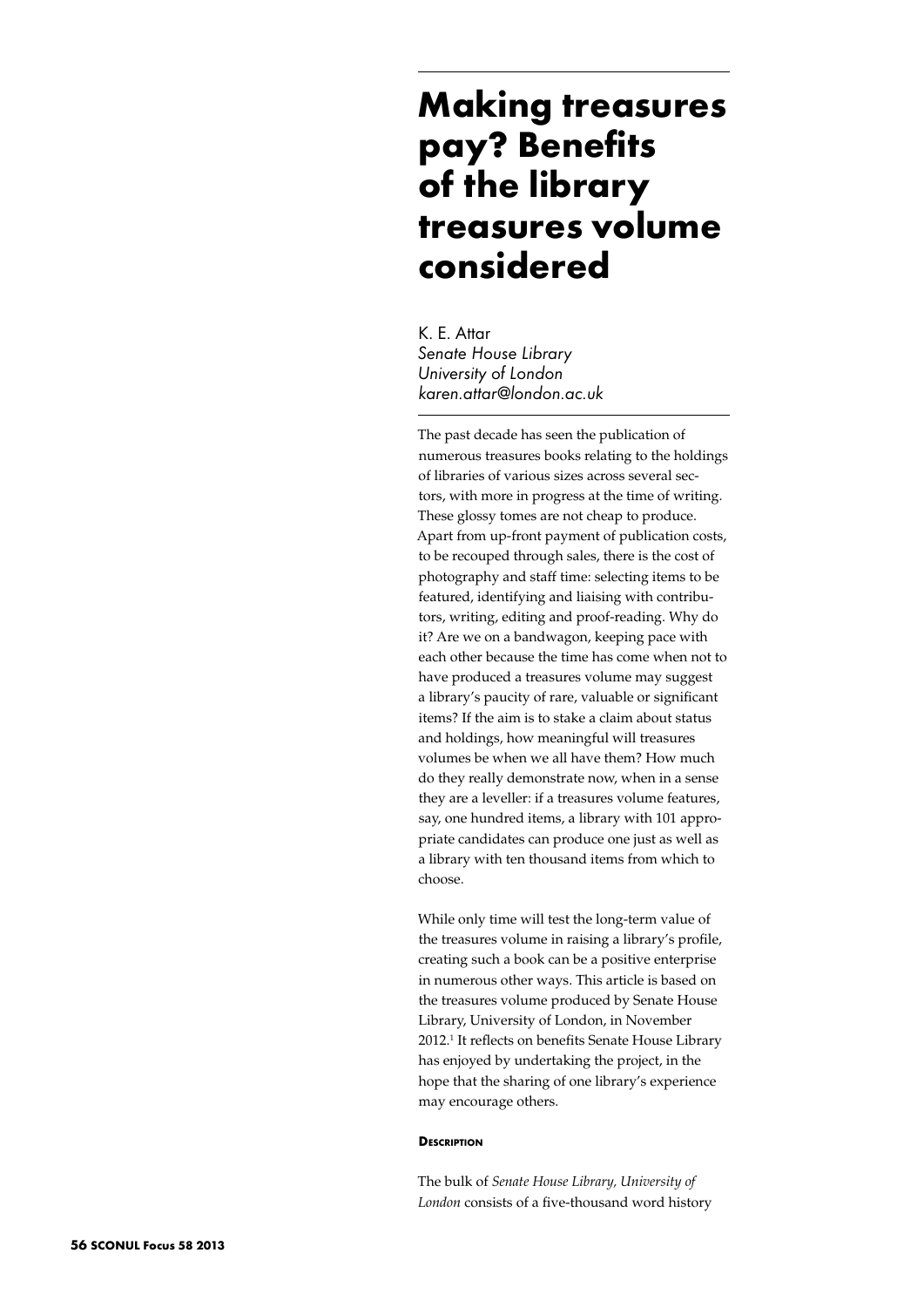of the library, followed by four-hundred-word descriptions of sixty individual manuscripts and printed books, lavishly illustrated. Emphasis is on rare items, with highlights ranging from obviously valuable mediaeval manuscripts to cheap textbooks whose sheer survival over centuries has given them value. The motivation behind the work, as with all treasures volumes, was to raise the profile of the library: particularly relevant for an institution which is topographically overshadowed by the British Library, and whose very existence was threatened after it lost a considerable proportion of its HEFCE funding in 2008. Other advantages emerged during the process.

#### **Library history**

Few non-legal-deposit libraries can boast monograph histories. Whereas libraries are well covered in some broader institutional histories, such as those of Durham and University College, London, Negley Harte's *The University of London 1836–1986*, the university's primary history, is reticent about its library2 . Previous published histories of the library had been limited to J. H. P. Pafford's summary in the now outdated directory *The libraries of London*, three columns in the *International dictionary of library histories*, and an article showing the mentality of the sub-set of specific collectors whose collections acquired by the library included fifteenth-century books<sup>3</sup>. The treasures volume gave us the library's longest-ranging and broadest history to date; and it gave us a history in a book that could be found by typing the library's name into online catalogues.

As an official history, a five-thousand word account is too short to be truly comprehensive. The history in *Senate House Library, University of London* was written to contextualise and unite the sixty discrete highlighted items. This created an emphasis on the acquisition of stellar collections, which are only a part, albeit an important one, of the entire library. Moreover, because treasures volumes target general readers, and aspects of pure librarianship are not considered appealing to this audience, the history ignored facts which are of significance primarily or exclusively to librarians, such as complaints about the library's earliest catalogue; Senate House Library's role as a founding member of what is now Research Libraries UK (RLUK); the beginnings of computerisation; the masterminding of the move into a new periodicals wing overnight. These features, described before I realised the implications of the word limit and subsequently discarded, formed the basis of a conference paper and more detailed

article4 , and plans for a monograph history of the library germinated. Thus we turned the lacunae to our advantage.

#### **CONTRIBUTORS**

Several contributors were drawn from library staff, colleges and the School of Advanced Study of the University of London. Others came from further afield, including one scholar from Germany and four from the United States of America. Some were hitherto unknown to me, and as far as I knew had no connection with Senate House Library and no vested interest or reason to cooperate. Yet they did. Several who could not oblige personally recommended others who could, and wished the project well.

Gaining the goodwill of contributors strengthened library advocacy. Becoming aware of the goodwill generated by the library was a heart-warming, energising experience. A few contributors or potential contributors suggested that I myself write the pieces I proposed to them. The singleauthor approach favoured in some recent treasures volumes is straightforward and guarantees the uniformity which must otherwise be imposed editorially<sup>5</sup>, but had we followed it we should not only have sacrificed fresh insights and expertise, but should also have lost the opportunity to ensure a high level of warmth and cooperation.

In some cases contributors increased their own knowledge of the wealth of library holdings, which they could then disseminate. Occasionally research for the volume provided a steppingstone for contributors to raise the library profile further and demonstrate that our special collections are of academic value, not merely museum objects. In addition to being the sole extant copy of a text, Robert Stileman's manual *Short-hand shortned, or, The art of short-writing* (1673) is the unique representative of a particular system of shorthand: a form still largely unknown, as the manuscript shorthand symbols which would have provided the key to the method were not normally inserted in the spaces left for them in printed editions. They do, however, appear in the Senate House Library copy. Four hundred words could not suffice to explain and contextualise the system; but the author was able to publish a longer piece elsewhere.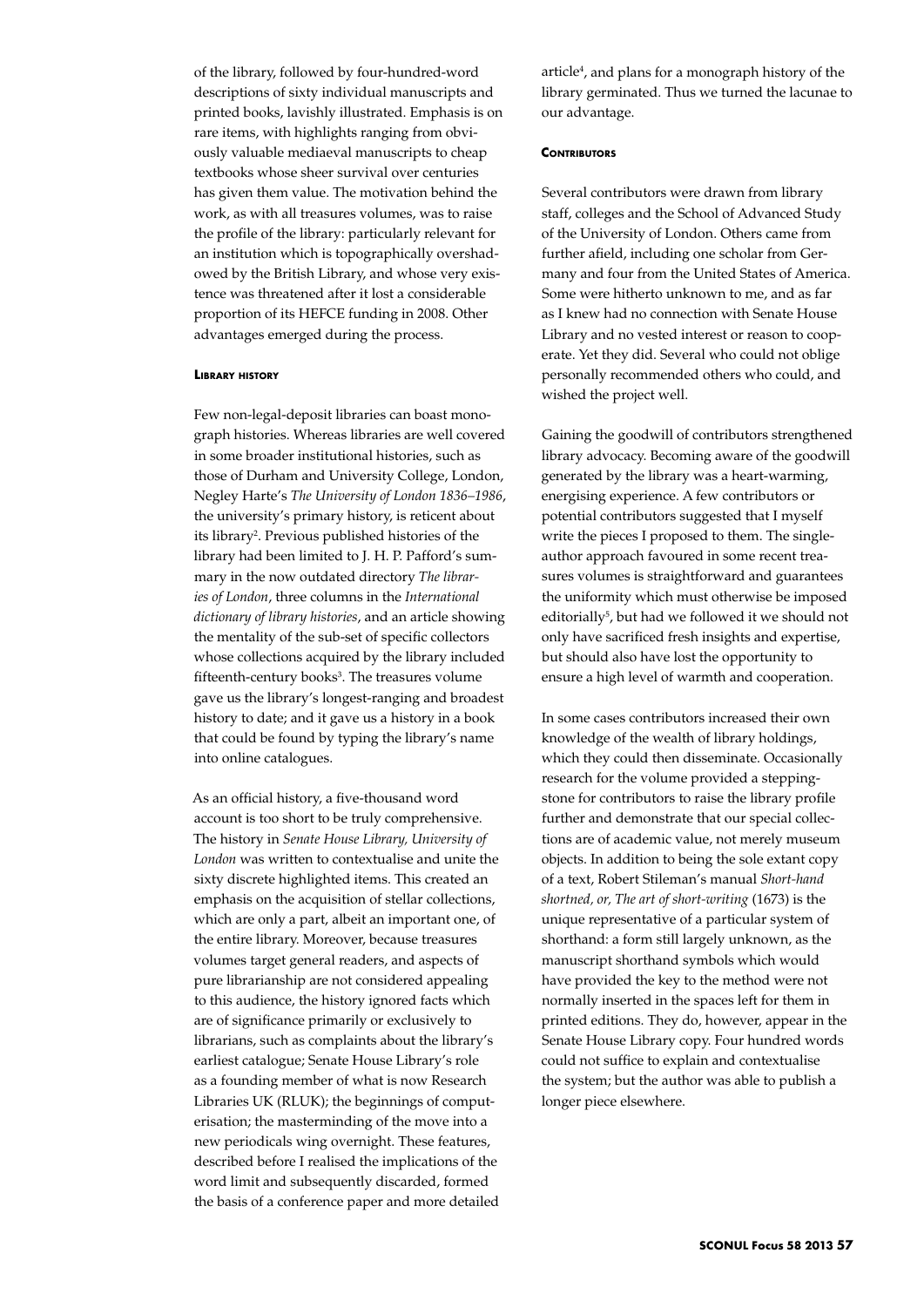$(ii)$ ි නිකිතී කිරීමේ නිකිතී කිරීමේ නිකි Thefe Characters annexed to the following Table of Words are not intended fo much for matter of memory, as to be an example, how to write the fame words or other molt conveniently accorne to the Alphabet and the Rules aforegoing The Letters joyned. ttach Arithmetick, all  $\mathbf{L}_{am}$ Amiable, nes Animadvert, ion acquaint-ance -Althingsma man, amen act, axe, ask ambiguous, nes Antipodesagain-ftadvance-ment-Apoplexy advantage-ous-nes Apothecary **Ab**ftain Among-ft-Abftinence Amos, almoft-**Alwaics** Abound, ance-Affect-ion Affront-After-ward-Above-Advertife-ment Appointmentapprehend, tion Appurtenance --Admire, able-Authority. Autho-

*Robert Stileman, Short-Hand Shortned, or, The Art of Short-Writing(London: R. Stileman, 1673)*

## **INSIGHTS**

I had expected the treasures book to be a coffeetable volume with superficial content. Not so! The amount of new research in the volume, an extremely significant benefit, included:

## *Debunking old myths*

According to the printed catalogue of the Sterling Library, our main named special collection of English literature, the more elaborate of our two manuscripts of Piers Plowman (SL.V.17) had belonged to the antiquary Sir Roger Twysden<sup>6</sup>. The contributor pointed out that in fact the book dealers W. H. Robinson Ltd bought the volume in about 1937 from the recusant Giffard family of Chillington Park, Staffordshire.

A typescript of Thomas Carlyle's annotations on Elizabeth Barrett Browning's *Aurora Leigh* had suggested that the copy had been given to Carlyle by his niece, Mary Aitken. The contributing Carlyle expert noted the impossibility of this, Mary Aitken having been a child of eight at the time. The relevant published volume of Carlyle's letters, which post-dates the gift of the Sterling Library

to Senate House by almost half a century, clarifies the source of Carlyle's loan.7

## *Correcting other misinformation*

One of the incunables featured, Bernardus de Granollachs's *Lunarium ab anno 1491 ad annum 1550* (ISTC ig00340700), still appeared as unique in the Incunabula Short Title Catalogue when I wrote about our incunabula in 2009. The incunabulist writing about the book noted that our copy, albeit the only complete one known, is one of two: a second copy, missing the penultimate leaf, had long been in the Sorbonne but had been wrongly identified until the printed catalogue appeared in 1995<sup>8</sup>. On the basis of its imprints, our copy of the *Flora Graeca* had long been assumed to be the first edition<sup>9</sup>. Brent Elliott, examining it for the treasures volume, proved by the watermarks that it was in fact one of about forty copies of a reprint issued by Henry Bohn in 1845–6.



*Bernardus de Granollachs,* Lunarium ab anno 1491 ad annum 1550 *([Lyons: Johannes Siber, 1491])*

## *Providing new information*

One of the treasures was an anonymous children's book from 1893, *Halt!*, chosen as the only recorded copy in an institutional library. The contributor, an expert in children's literature, identified the anonymous illustrator as Arthur G. Walker (1861–1939), better known as a sculptor and painter.

The contributor of an entry on the apparently unique chapbook *Love and honour, or, The Adven-*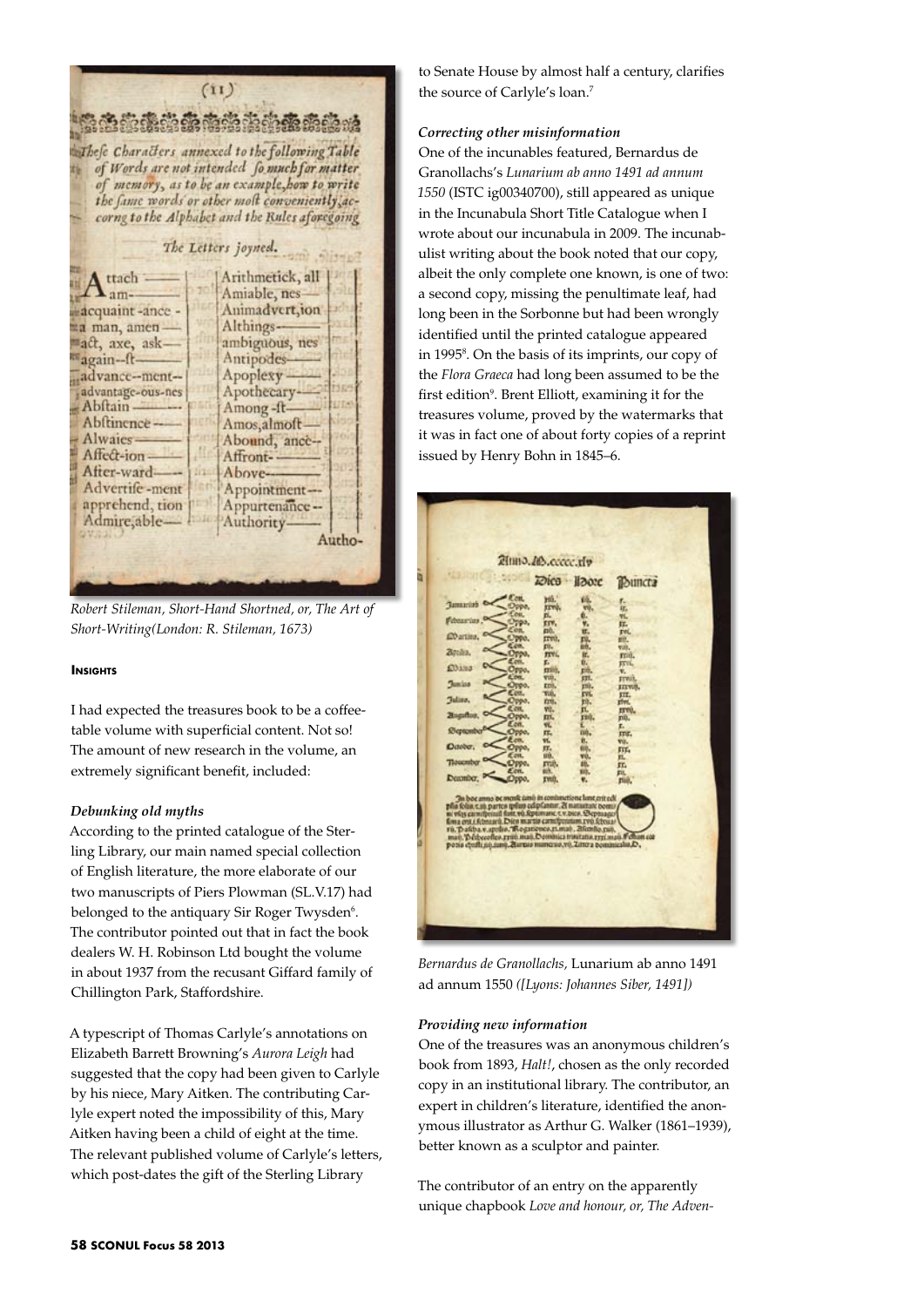*tures of Serinda, a beautiful slave*, an oriental tale of kidnap and rescue printed in 1805, identified an earlier version of the story, *The adventures of Gen. Hutchinson and Serinda, the fair Georgian*, in the British Library, and listed differences – a practical contribution to reception studies.

## **New perspectives**



*Henry and Augustus Mayhew,* The Greatest Plague in Life*, ill. by George Cruikshank (London: David Bogue, 1847)*

The treasures volume assisted our presentation of items within special collections in the following ways:

- • It publicised rarity, hitherto sometimes unknown even to many staff, and especially relevant as library focus moves towards 'unique and distinctive' collections<sup>10</sup>. For example, previously only the library's expert on periodicals had been aware of the scarcity of the Healthy & Artistic Dress Union's short-lived periodical Aglaia (1893–94), unnoticed in Brake and Demoor's *Dictionary of nineteenth-century journalism in Great Britain and Ireland*. 11
- • It codified information otherwise buried in catalogue records or the minds of individual members of staff. A researcher had drawn staff attention some years earlier to the fact that the Senate House Library copy of Claudius Hollyband's *The Italian Schoole-*

*Maister* (1597) was in an early, 'scurrilous state'. A sheet had been reset, as evinced not only by insignificant typographical changes between our copy and others, but also by a radically altered dialogue. A request for a scrivener leads to the answer in the Early English Books Online (EEBO) text: 'See here the house and shop of M. X: a verie skilfull man in his trade: let vs see if he be at home: they say that he is gon forth: but he will be here anon.' The scurrilous state reads: 'many of the[m] are so rude, grosse, clownish, ignorant, that you would wonder: but aboue all one, which is called M. N: a rich vilaine, without learning, ciuilitie, humanitie & courtesie, whose face sheweth that he is always shiting […].'12

We had noted the difference in our own catalogue and in the English Short Title Catalogue (ESTC), and had used the book for teaching purposes. But its value for demonstrating amusingly the difference between bibliographical states and for pointing out more widely the potential uniqueness of different copies of a title in the hand-press period was heightened by the raising of its profile – particularly relevant for a library which supports an academic body offering an M.A. and M.Res. in the History of the Book.

- It enabled us to see familiar material in new ways. I enjoy displaying Mrs Sherwood's sixteen-page evangelical tract *Comfort in death* next to Shakespeare's First Folio in order to stress that the unprepossessing booklet, one of just two known copies as opposed to more than two hundred of the Shakespeare folio, is by far the rarer item. People have tended to talk about it in the context of evangelicalism. The contributor broadened perspectives by placing it in the context of memorialisation.
- It exposed the sheer fun of some of our books. As an example of Victorian part publication we selected Henry and Augustus Mayhew's *The greatest plague in life, or, The adventures of a lady in search of a good servant* (1847), ours being the only copy on COPAC (unlike the parts of better-known Dickens novels). Reissued several times in the nineteenth century, the book passed into obscurity in the twentieth. Its narrator laments having been driven from her home:

'through a pack of ungrateful, goodfor-nothing things called servants, who really do not know when they are well off … [I]f they had been my own children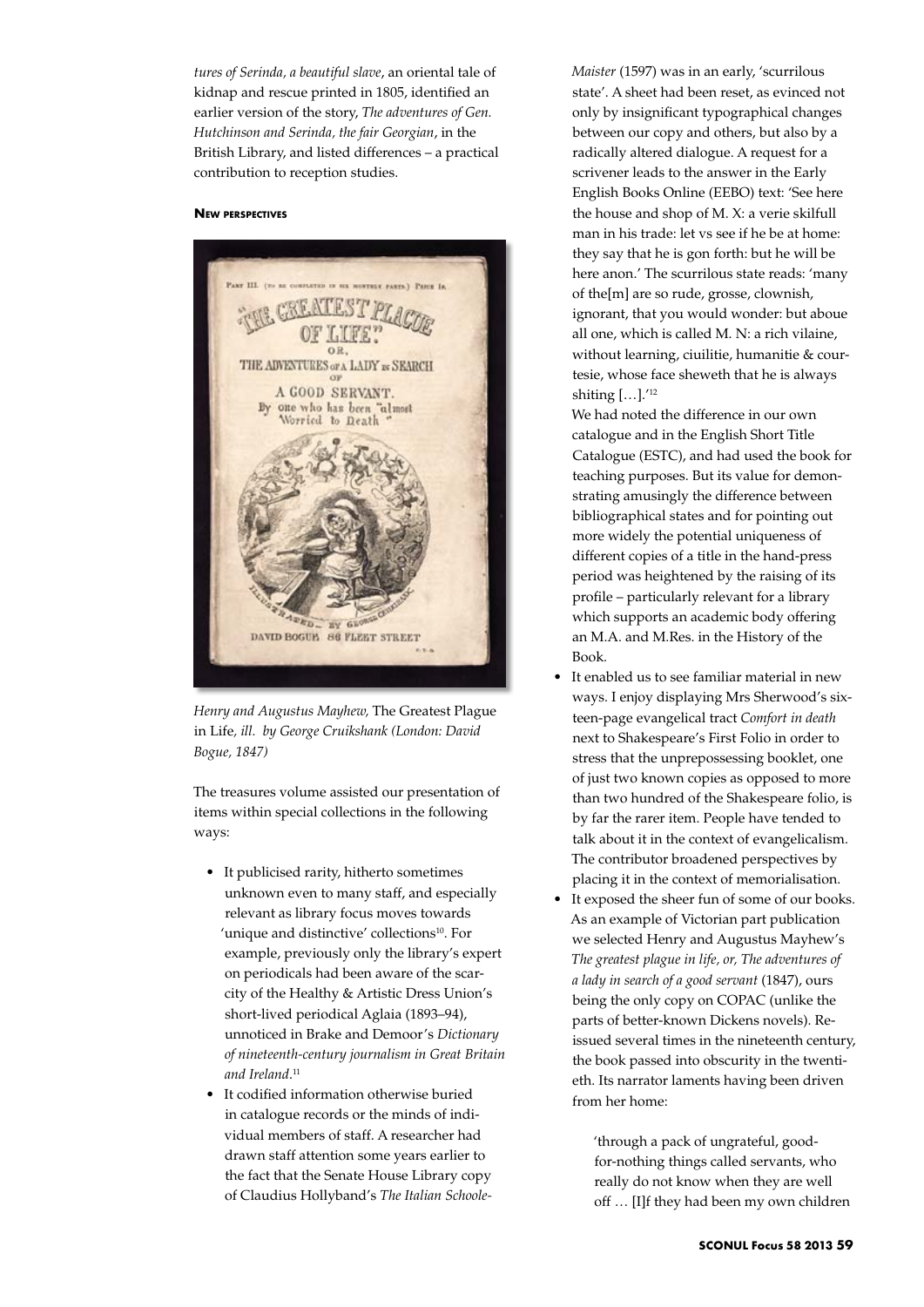I could not have looked after them more than I did – continually instructing them, and even sometimes condescending to do part of their work for them myself, out of mere kindness, just to show them how; and never allowing a set of fellows from those dreadful barracks in Alb-ny Str-t to come running after them.' 13

'That woman had issues!' exclaimed somebody on a guided tour, demonstrating modern engagement with a text from a bygone age.

## **The future**

The benefits of the treasures volume after publication will emerge more clearly with time. An immediate benefit was to use several of the items featured in the book for a major six-month exhibition, with captions adapted from the volume text. Curating exhibitions is time-consuming, but in this case required minimal additional effort and thereby went some way to recouping the hidden expense of the volume. Staff from central university departments as diverse as Finance, Estates, and the International Programmes unit attended guided tours of the exhibition intended to instil a sense of wider institutional pride in the University Library and, through it, in the university as a whole.

The volume provided further promotional material. A reshaping of entries provided text, again with minimal effort, for fortnightly blog posts which replaced our 'Book of the month'. Some of the photographs could be re-used as social stationery.

Seen altruistically, libraries as communal organisations may be regarded as having a role of giving. Producing a treasures volume with multiple authors, some eminent, others commencing their careers, gave less experienced contributors an additional publication, in addition to allowing all academics involved to show their ability to appeal to an audience beyond the academic community ('knowledge transfer') for the Research Excellence Framework exercise<sup>14</sup>. The volume permitted us to show living donors our appreciation of their gifts in a tangible way. And we hope that it may give pleasure to those who read it, now and for years to come<sup>15</sup>.

*This article reflects the views of its author, which are not necessarily those of the institution.*

#### **References**

- 1 C. Pressler & K. Attar, eds, *Senate House Library, University of London*, London: Scala, 2012
- 2 C. E. Whiting, *The University of Durham 1832– 1932*, London: Sheldon Press, 1932; H. Hale Bellot, University College London, 1826–1929. London: University of London Press, 1929; cp. N. Harte, The University of London 1836– 1986: An illustrated history, London: Athlone, 1986
- 3 J. H. P. Pafford, 'The University of London Library', in R. Irwin and R. Staveley, eds, *The libraries of London*, 2nd edn, London: Library Association, 1961, pp. 140–56 (143–48); B. Naylor, 'University of London libraries', in D. Stam, ed., *International dictionary of library histories*, vol. 2, Chicago and London: Fitzroy Dearborn, 2001, pp. 844–52 (846–48); K. E. Attar, 'Incunabula at Senate House Library: growth of a collection', *Library & information history*, 25 (2009), pp. 97–116
- 4 K. E. Attar, 'The origins of the University of London Library', forthcoming
- 5 See e.g. I. G. Brown, *Rax me that buik: highlights from the collections of the National Library of Scotland*, London: Scala, 2010; M. Meredith, Challenge and change: 100 books and manuscripts acquired by Eton College library since 1965, [Eton]: Eton College Library, 2012
- 6 [M. Canney], *The Sterling library: a catalogue of the printed books and literary manuscripts collected by Sir Louis Sterling and presented by him to the University of London*, [London]: privately printed, 1954, p. 544
- 7 T. & J. W. Carlyle, *The collected letters of Thomas and Jane Welsh Carlyle*, vol. 32: *October 1856–July 1857*, ed. I. Campbell et al. Durham, North Carolina, and London: Duke University Press, 2004, p. 79 and p. 103n
- 8 Y. Fernillot, *Catalogues régionaux des incunables des bibliothèques publiques de France*, vol. 12, *Bibliothèque de la Sorbonne*… Paris: Klincksieck, 1995, no. 287 (p. 118)
- 9 University of London archive, UL/1/1/3: Library Committee report for 1925; Senate House Library card catalogue, http://